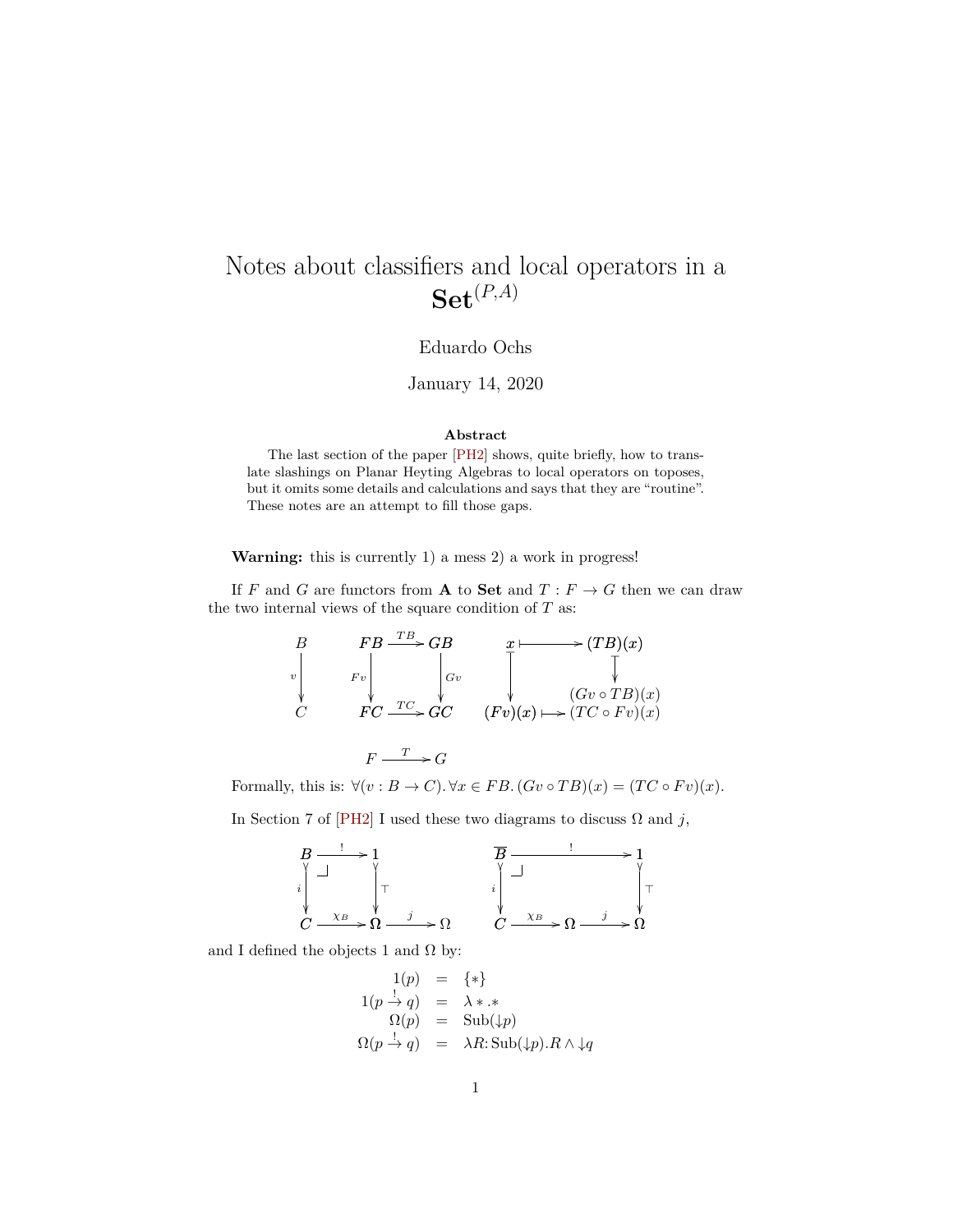Let's suppose that  $B \rightarrowtail C$  is a canonical subobject, i.e., we have  $\forall p \in P.B(p) \subseteq$  $C(p)$  and every map  $B(p \stackrel{!}{\rightarrow} q)$  is a restriction of the corresponding map  $C(p \stackrel{!}{\rightarrow} q)$  $q$ ). This means that:

$$
\begin{array}{ccc}\np & B(p) \stackrel{ip}{\longleftarrow} C(p) & b \stackrel{b}{\longleftarrow} & b \\
\downarrow & & \downarrow & & \downarrow & & \downarrow \\
B(p \rightarrow q) & & \downarrow & & \downarrow & & \downarrow \\
B(q) \stackrel{iq}{\longleftarrow} & & C(q) & B(p \stackrel{1}{\rightarrow} q)(b) \stackrel{p}{\longleftarrow} & C(p \stackrel{1}{\rightarrow} q)(b) \\
B \stackrel{i}{\longleftarrow} & & C(q) & \downarrow & & \downarrow \\
B \stackrel{i}{\longleftarrow} & & & & \downarrow & & \downarrow \\
B \stackrel{i}{\longleftarrow} & & & & & \downarrow & & \downarrow \\
B \stackrel{i}{\longleftarrow} & & & & & & \downarrow & & \downarrow \\
B \stackrel{i}{\longleftarrow} & & & & & & & \downarrow & & \downarrow \\
B \stackrel{i}{\longleftarrow} & & & & & & & & \downarrow & & \downarrow \\
B \stackrel{i}{\longleftarrow} & & & & & & & & & \downarrow & & \downarrow \\
B \stackrel{i}{\longleftarrow} & & & & & & & & & \downarrow & & \downarrow \\
B \stackrel{i}{\longleftarrow} & & & & & & & & & \downarrow & & \downarrow \\
B \stackrel{i}{\longleftarrow} & & & & & & & & & & \downarrow & & \downarrow \\
B \stackrel{i}{\longleftarrow} & & & & & & & & & & \downarrow & & \downarrow \\
B \stackrel{i}{\longleftarrow} & & & & & & & & & & \downarrow & & \downarrow \\
B \stackrel{i}{\longleftarrow} & & & & & & & & & & \downarrow & & \downarrow \\
B \stackrel{i}{\longleftarrow} & & & & & & & & & & \downarrow & & \downarrow \\
B \stackrel{i}{\longleftarrow} & & & & & & & & & & \downarrow & & \downarrow \\
B \stackrel{i}{\longleftarrow} & & & & & & & & & & \downarrow & & \downarrow \\
B \stackrel{i}{\longleftarrow} & & & & & & & & & & \downarrow & & \downarrow \\
B \stackrel{i}{\longleftarrow} & & & & & & & & & & \downarrow & & \downarrow \\
B \stackrel{i}{\longleftarrow} & & & & & & & & & & \downarrow & & \downarrow \\
B \stackrel{i}{\longleftarrow} & & & & & & & & & & \downarrow & & \downarrow \\
B \stackrel{i}{\longleftarrow} & & & & & & & & & & \downarrow & & \downarrow \\
B \stackrel{i}{\longleftarrow}
$$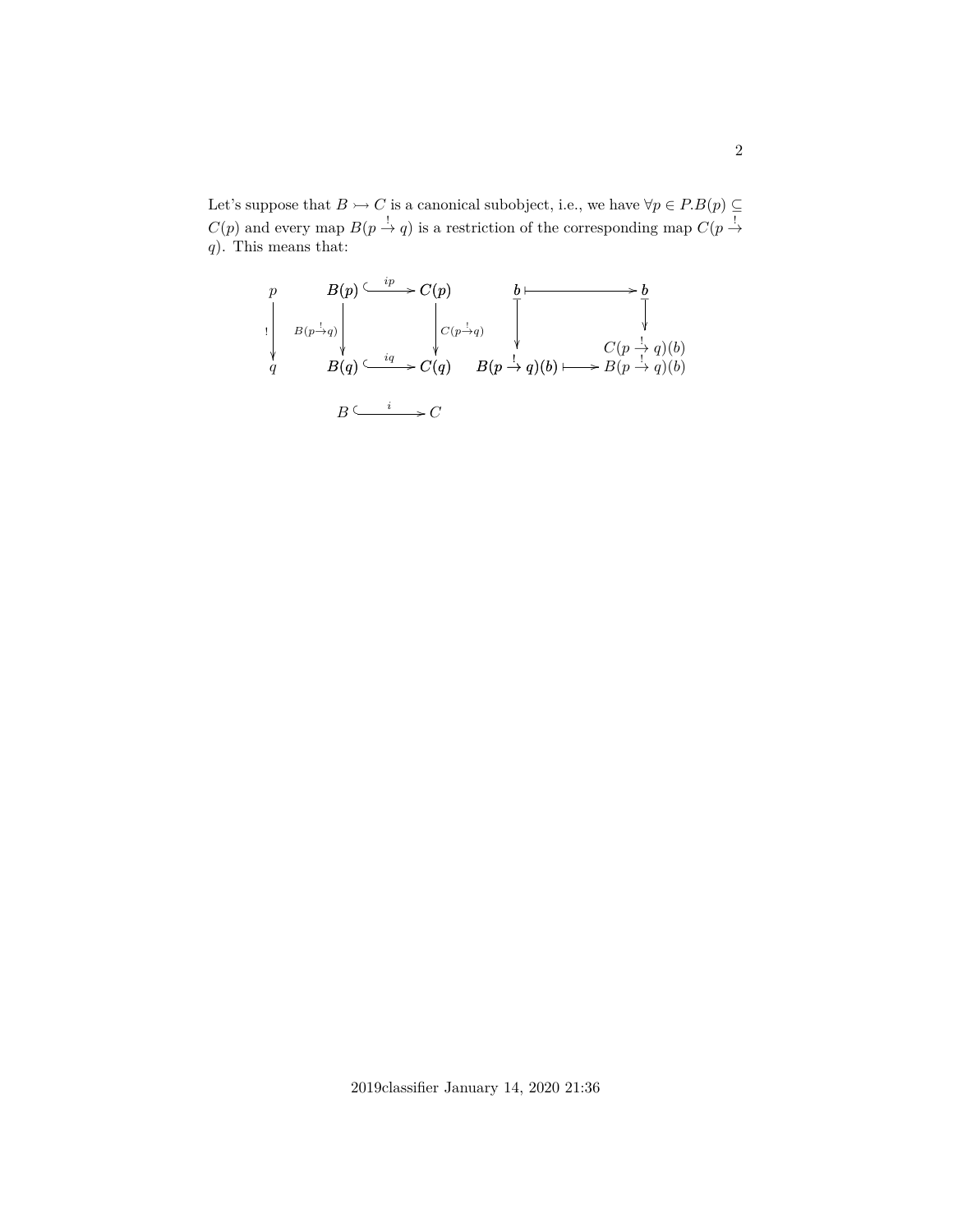

2019classifier January 14, 2020 21:36